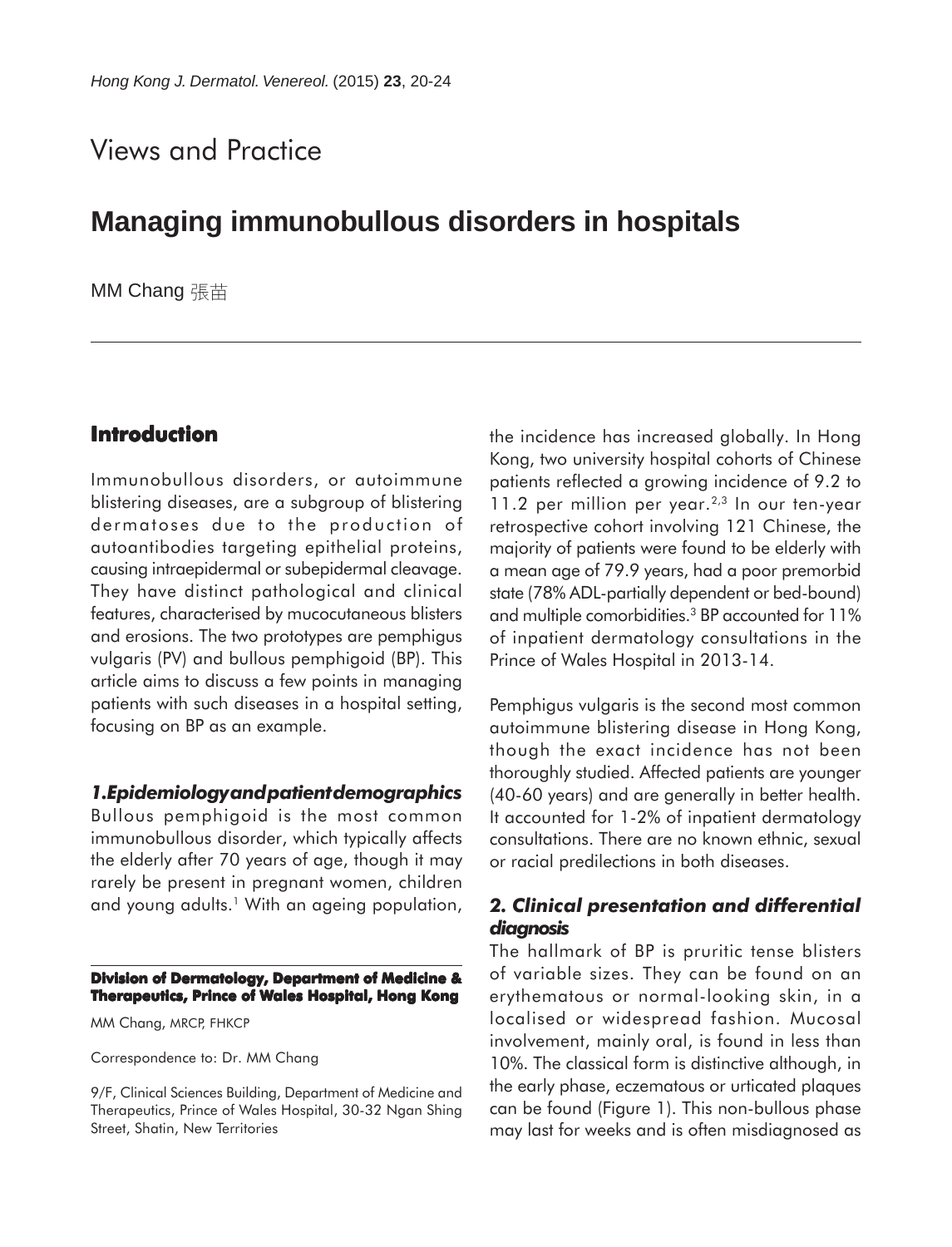eczema, urticaria, drug eruption or scabies. In the late phase, excoriations and erosions very often predominate, mimicking pemphigus, staphylococcal scalded skin syndrome or toxic epidermal necrolysis, but without Nikolsky's sign (Figure 2). BP is typically non-scarring. It heals with post-inflammatory hyperpigmentation and sometimes milia formation. Other clinical variants, such as pretibial, erythrodermic, vesicular, vegetative, ulcerative, nodular and dyshidrosiform BP, are rare.

In the differential diagnosis, other nonautoimmune causes of tense blisters, such as acute contact dermatitis, insect bite reaction, infection,



Figure 1. Urticated plaques in early phase of BP.



**Figure 2.** Erosions as a presentation in late-stage BP.

drug eruption, vasculitis, epidermolysis bullosa acquisita (EBA) or metabolic causes (diabetes, renal failure, porphyria) need to be considered. Other rare immunobullous diseases, such as cicatricial pemphigoid, linear IgA bullous dermatosis, dermatitis herpetiformis and paraneoplastic pemphigus, can be distinguished from BP by histological and immunological studies. Younger age and atypical presentation often suggest an alternative diagnosis.

#### *3. Investigation*

The diagnosis of immunobullous disease hinges on classical clinical features, typical histology and direct immunofluorescence (DIF). In BP, this combination leads to a sensitivity of 90% and specificity of 83% and good positive-predictive value of 95 to 99%.<sup>1</sup>

A perilesional skin biopsy from a fresh blister stained with haematoxylin and eosin shows subepidermal cleft (blister) with variable infiltrates including eosinophils. Eosinophilic spongiosis without clefting is found in early lesions. On DIF, linear IgG and/or C3 deposits are found along the dermo-epidermal junction (DEJ). For PV, suprabasal split is found leaving basal keratinocytes in the form of a row of tombstone appearance; DIF with intercellular IgG and/or C3 deposits are found between keratinocytes. In both cases, DIF studies remain the gold standard for diagnosis.<sup>1,4</sup>

The specimen must include intact epidermis, and should be transported fresh and processed within 24 hours for DIF. Alternatively, transport in Michel's medium allows for a delay of processing up to two weeks.4 In all cases, a diagnostic skin biopsy is crucial before the commencement of treatment (as it often involves a prolonged course of immunosuppressants) for clear documentation and medico-legal reasons; and to avoid subsequent non-diagnostic biopsies (empirical steroid treatment can give rise to false negative DIF). In cases when patients are not mentally fit to give their consent, it is strongly advised that a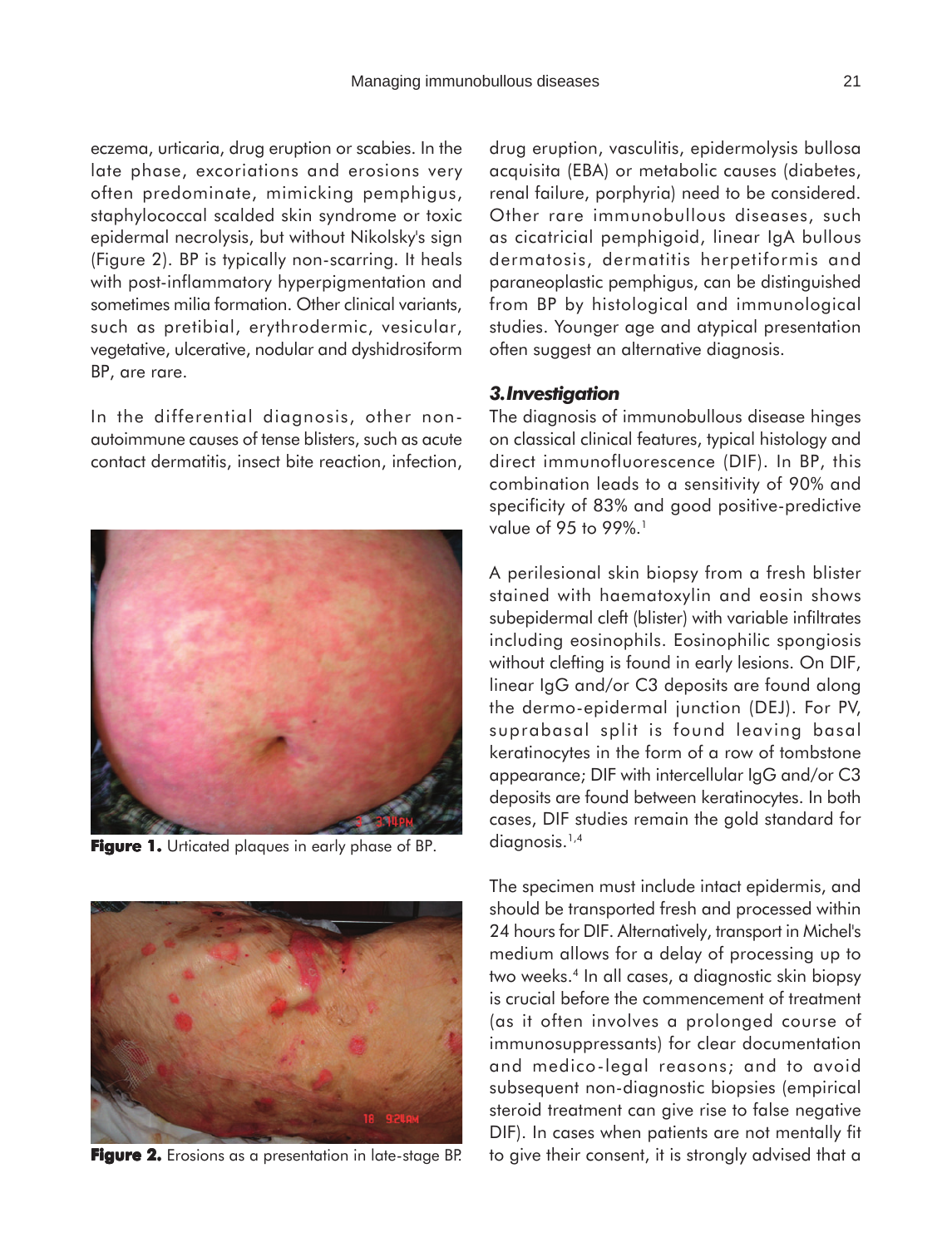biopsy under two doctors' consent be performed after informing their families or legal guardians.

In difficult cases, indirect immunofluorescence (IIF) or salt-split test, in which diseased human skin is incubated in 1M sodium chloride solution (antigen binding as roof-pattern of the epidermis in BP), can be considered.<sup>1</sup> Electron microscopy can also be used to differentiate BP from other subepidermal diseases, such as EBA. In Hong Kong, serum anti-skin antibodies (ASA, an IIF assay using monkey oesophagus as substrate) are sometimes tested for and 70% of BP are positive with stratified squamous epithelium (monkey oesophagus).3 However, ASA does not reflect disease activity in BP, unlike that in pemphigus. Lately, measurement of anti-BP180 (NC16A domain) by enzyme-linked immunosorbent assays (ELISA) has been found to be a very specific and sensitive test for BP.<sup>1</sup> The diagnostic sensitivity can be increased up to 100% when BP180 and BP230 assays are used together, $1$  and they may be useful in disease monitoring and prognostication.<sup>5</sup>

Other investigations before treatment include complete blood picture, liver and renal function tests, random serum glucose level, hepatitis B and C serology, chest radiography and early DEXA scan for osteoporosis screening. Malignancy screening is needed for paraneoplastic pemphigus but not for asymptomatic patients with BP or other forms of pemphigus in general.<sup>1,4</sup>

#### *4. Associated conditions and malignancy*

Bullous pemphigoid is noted to be associated with inflammatory skin dermatosis, diabetes and neurological disorders (cerebrovascular disease; multiple sclerosis; dementia and Parkinsonism, possibly due to cross-reactivity with neuronal BP  $180/230$  expressed in the brain).<sup>1</sup> Unlike paraneoplastic pemphigus, an association with malignancy is not yet established for BP. In fact, over 90% of the hospitalised BP patients have coexisting medical conditions (hypertension, followed by cerebrovascular disease, diabetes mellitus and dementia) which render them more prone to treatment–related complications and possibly higher mortality.2,4

## *5. Course and mortality*

BP runs a waxing and waning course. Following corticosteroid therapy, the disease can be controlled with a median treatment period of two years and 50% remission within three years.<sup>1,4,6</sup> Spontaneous remission sometimes occurs in localised, and rarely, generalised forms. Untreated patients with active disease suffer from pain, skin infections, dehydration, electrolyte imbalance and sepsis.

Contrary to common belief, BP does carry significant morbidity and mortality. Large population-based studies showed significantly increased age-adjusted mortality rate for BP, but decreased for pemphigus.<sup>7-9</sup> The mortality rate of BP ranged from 15-41% in the first year and could reach up to 50% over five years.<sup>1,6-9</sup> The majority of deaths were due to sepsis. Poor prognostic factors include old age, low performance status, associated medical conditions, hypoalbuminaemia, anaemia and malignancy.3,6,8 We also found that factors relating to clinical presentation, disease extent and choice of therapy did not affect the overall prognosis.<sup>3,6,8</sup>

#### *6. Management*

Treatment involves inducing and maintaining remission preferably with minimal side effects. Occasional blisters are acceptable, indicating that the patient is not overtreated.

For localised BP, topical treatment with high potency corticosteroids or tacrolimus is often successful.4,10 For pemphigus and generalised BP, options are immunosuppressives or immunomodulating agents, anti-inflammatory agents and procedures to remove circulating pathogenic antibodies.4 The first-line treatment for both diseases has been corticosteroids for more than 60 years.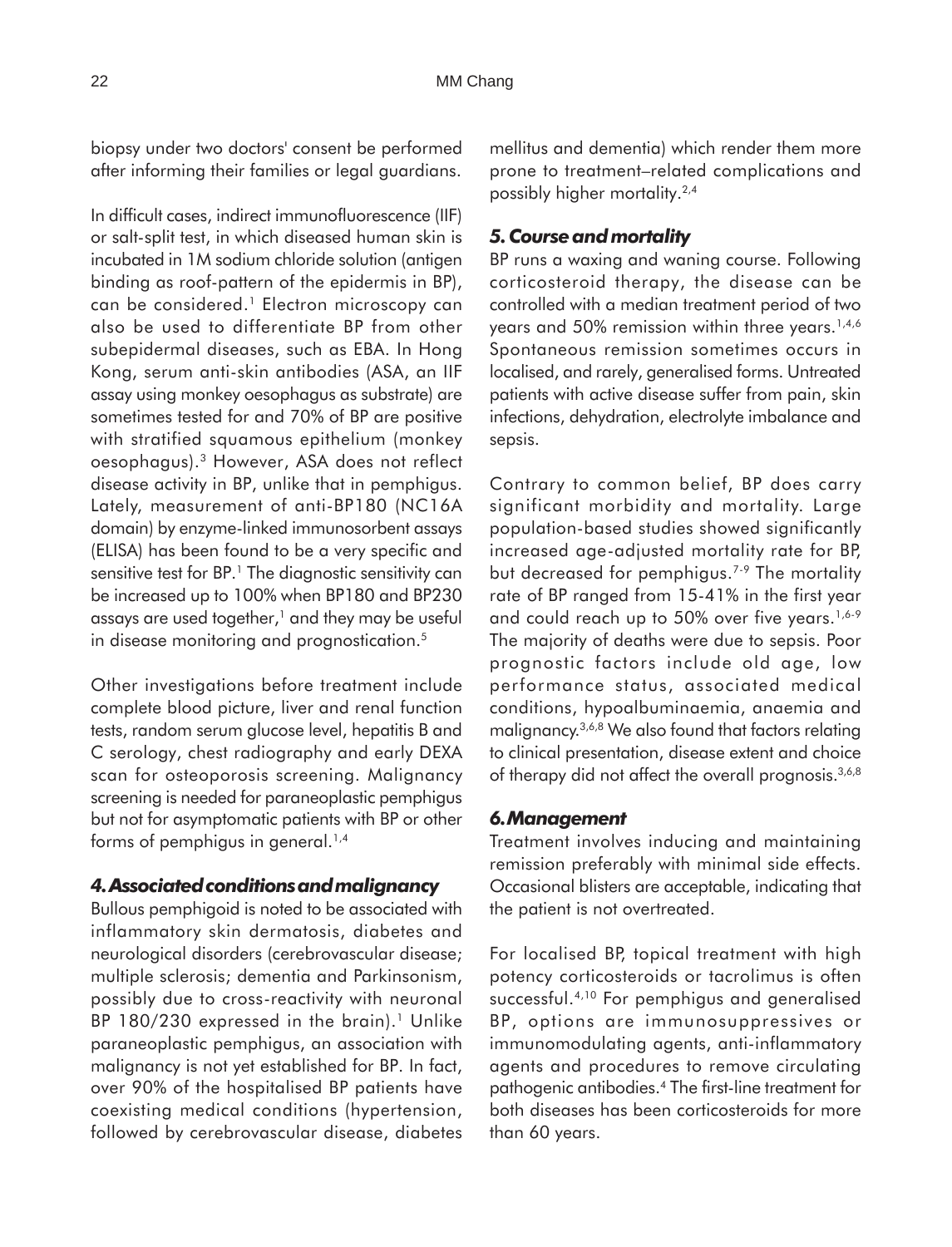In BP, both systemic steroid monotherapy and super-potent topical steroids are evaluated in controlled trials with good efficacy. In the literature, there is no well-evaluated induction dose. The UK guidelines recommend prednisolone (prednisone) 0.3-0.5 mg/kg/day for mild to moderate disease. For severe disease, dosages at 0.75-1.0 mg/kg/ day achieve control within one to four weeks in 60-90% of cases.4 Higher doses do not offer additional benefit but cause more complications.10 Locally, we found that prednisolone at 0.5 mg/ kg/day was effective in inducing remission within four weeks for most hospitalised Chinese patients (91.7%).3

Super-potent topical steroids (clobetasol proprionate cream 40g daily tapering over 12 months) were shown in a landmark study to be superior to prednisolone 0.5 mg/kg for extensive disease, with better side effect profile and overall survival but at the expense of systemic absorption.<sup>11</sup> Lately, a milder regimen of clobetasol 10 to 30g daily tapered over four months, was shown to be as efficacious, with less systemic absorption and a decreased risk of death.12 However, the European practice was difficult to apply locally due to patient and carer factors.

In refractory cases, the following 'rescue therapy' can be considered: IVIG (2 g/kg spanned over 3-5 days), pulse intravenous methylprednisolone (15 mg/kg for 3 days), cyclophosphamide (100 mg daily with steroid), plasmapheresis, immunopheresis, or rituximab (375 mg/m<sup>2</sup> weekly for 4 weeks).<sup>4</sup> IVIG is most commonly used for its relatively good safety profile (lowest immunosuppressive risk). Plasmapheresis can be tried if the patient is haemodynamically fit and has little risk of infection (hospitalised BP patients are often colonised with pathogens). Like IVIG, plasmapheresis has to be followed by systemic steroids or immunosuppressants.

Initial induction of treatment is considered to be successful if there are no new inflammatory lesions or blisters after four weeks, with resolution of old lesions. Systemic steroids can then be tapered gradually by about 5-10 mg fortnightly with cautious tapering below 20 mg. The risk of disease flare has to be balanced against that of steroidinduced complications. In general, the lowest possible dosage that leads to fair disease control is recommended. However, steroid dosage has to be titrated (up 50% while on anti-TB medications) in patients on medications that affect steroid metabolism.

Osteoporosis preventive treatment (calcium, vitamin D supplementation and bisphosphonate) should be given when long-term steroids are initiated. Yearly DEXA scans are advised to monitor bone mineral density. Hepatology referral is recommended for patients with underlying hepatitis B and on immunosuppressants, though guidelines on routine antiviral use have not yet been established. Before stopping systemic steroid, evaluation for adrenal suppression through low dose short synacthen test is recommended.

Overall, adjuvant therapies such as azathioprine, mycophenolate mofetil, methotrexate, cyclophosphamide, chlorambucil, dapsone, tetracycline and nicotinamide combination, or rescue therapy involving IVIG and plasmaexchange, were not shown to be superior to systemic steroid;<sup>10,13</sup> but may offer a steroidsparing effect, thus reducing its side effects. Tetracyclines with nicotinamide were shown in a small randomised control trial to be efficacious and less toxic than systemic steroid.4 Azathioprine is the second most common adjuvant therapy. Dapsone is often added for neutrophilic-rich BP with good response. Close monitoring is needed for adjuvant therapy. Mild transaminitis and leucopaenia after azathioprine, hypersensitivity syndrome or methaemoglobinaemia after dapsone have rarely been seen.

## *7. General medical and nursing care*

During hospitalisation, patients on systemic steroids with extensive raw areas should be isolated to reduce cross-infection. Secondary